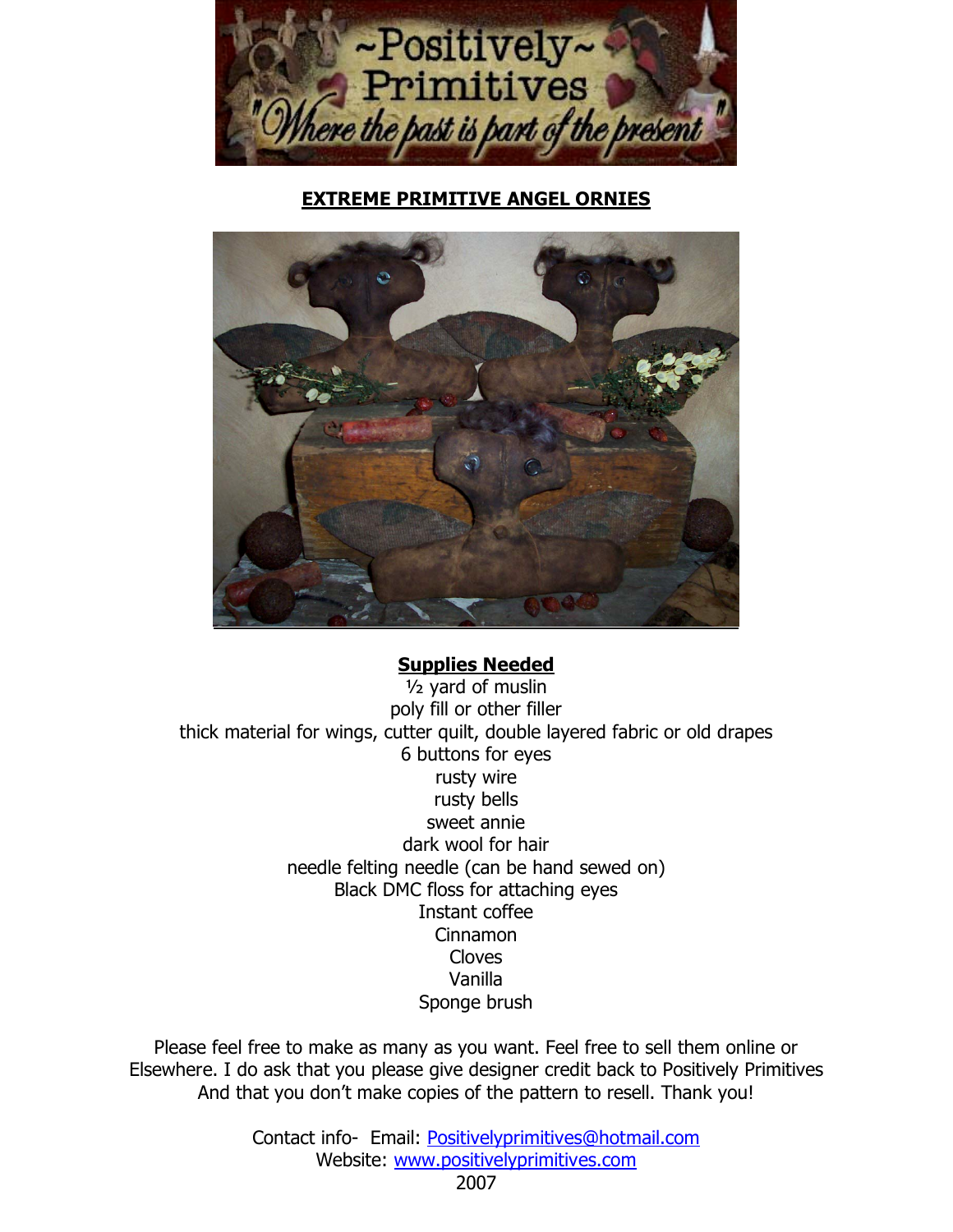Please note that I've allowed a 1/4 inch seem allowance into this pattern.

Make up youíre grunging sauce and set aside to cool. Recipe follows below.

Trace, cut and pin you're pattern to double thickness muslin. Sew up leaving the marked opening for stuffing. Turn right side out and snip you're corners to avoid puckering.

Stuff the angels firmly with you're choice of stuffing and hand stitch the Opening closed at the base. (Note: You can make a small slit up the back side To stuff through to avoid a seem at the base)

Now pinch stitch the nose. To do this gather some of the material and stitch back and Forth under the fabric. The harder you pull the thread the closer the pinch will be.

Add you're 2 button eyes with the floss. I like to leave the extra floss in the front and Just snip it off leaving about a 1/2 inch. This looks cute when finished. Don't be afraid To make them mismatched!!

For the wings trace, pin and cut out the pattern. If you don't have a thicker Material around you can double layer muslin or anything else you have around.

Now it's time to grunge everything up!!

My grunging recipe follows below:

The wings will need to be laid out flat on a cookie sheet and will require multiple coats To get a nice hard feel. You can add some white glue to a little of the coffee mix To help stiffen these up.

Once you have everything grunged up and sanded down lay you're angel Over the wings and wrap the rusty wire around to hold in place. I used a criss cross Motion while wrapping the wire. This will leave you some wire in front to Slide the sweet annie under for a final touch!

Adding the hair:

The hair is needle felted on. To do this is quite simple. Take a piece of you're wool and lay it across the head, keeping you're fingers out of the way!! Hold it in place and take you're felting needle straight up and down in a quick motion Through the hair and into the top of the head. You will want to poke the same place approx 20 to 30 times to give it a good hold.

> That's it!! You're done!! I bet they look beautiful!! If you have any Questions please feel free to contact me! I'd love to see pictures of you're Angels too!

> > Email me anytime at: Positivelyprimitives@hotmail.com

> > > Chelsie ☺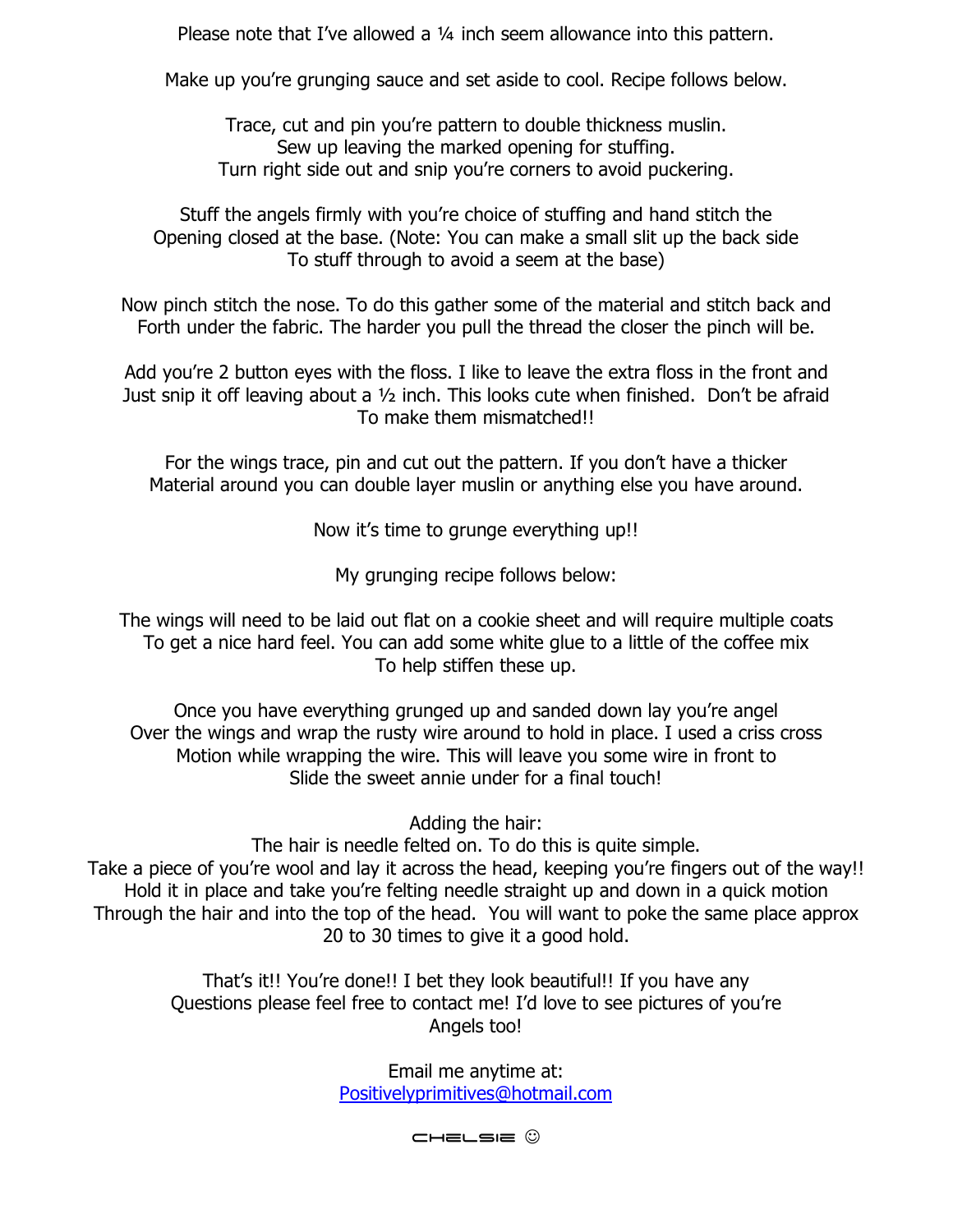# **~PRIM IT UP~**

Start by mixing up you're coffee stain.

I use ½ cup (8 tablespoons) of instant coffee per cup of hot water.

I always buy the cheap instant coffee at the dollar store or Walmart.

I also add in a tablespoon of cinnamon for every 1 cup.

Add the cinnamon while it's nice and hot so it dissolves well.

I like to add in some vanilla too for that warm smell!

Don't worry when you're cinnamon turns to goo at the bottom of you're mix This is great for brushing and rubbing into you're crafts!

## **Some other things you can use:**

 $\sim$ You can mix 4 tea bags to 1 cup of hot water.

 $\sim$ 

 $\sim$ Walnut dye-If you have one of those messy trees use those walnuts!! Fill you're pan with them and then cover with water and boil it down to about ½. This should give you a nice dark stain. Make sure you run it through some cheese cloth to get the little pieces out first though  $\odot$ 

 $\sim$ I've also used Gravy Master. But I've found out it's only available on the East Coast. You can just mix with a little coffee and smear right on for a dark look.

 $\sim$ Paint watered down with instant coffee makes a great grungy color when painted on! \*Use black for Mammy Dolls \*Brown for a grungy prim look

 $\sim$ You can also use about 4 tea bags to 1 cup of hot water for a stain!

### **How to apply**

For clothing on items that have not been stuff you can just dip and squeeze out. For dolls or items with filling in them I recommend painting on the grunge with A sponge brush or other paint brush.

Once it's covered well I love to rub in spices such as cinnamon, cloves, Pumpkin spice All spice and anything else I can think of  $\odot$ Rub it right into the fabric and then put in a low temp over. Mine goes on warm Which is around 200 degrees! Make sure to have you're cookie sheet lined with some foil or parchment paper. **Make sure you watch it so you donít burn them or the house down** ☺

Flip every 8 mins or so until fully dry. Repeat with another coat and oven baking until the desired darkness is obtained.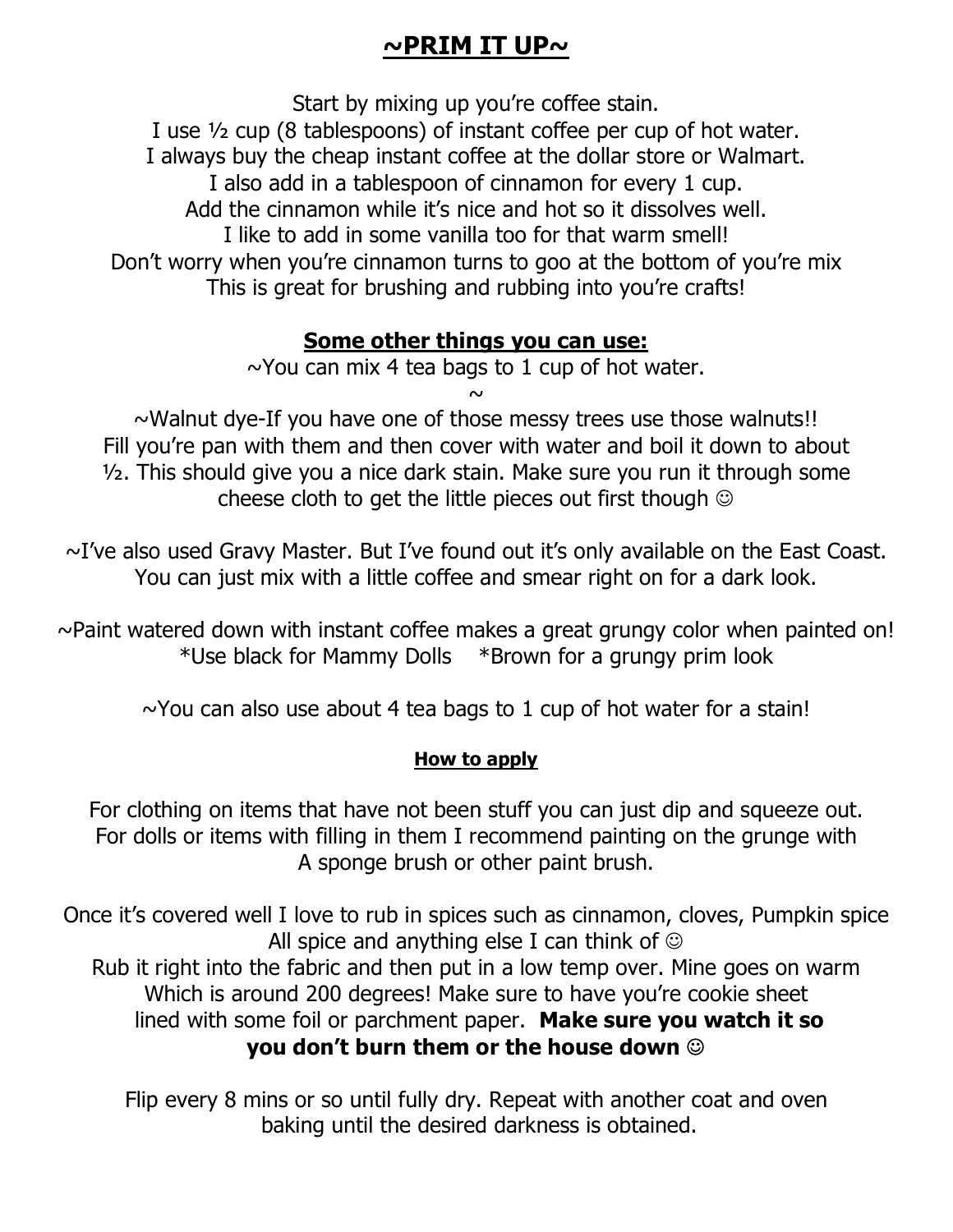#### **Sanding youíre Prims**

Nothing looks better then to see all those worn down spots in all The right places!

This is easy to do!! You want to use something with a fine grit to it. My tool of choice is a cheap dollar store foot file! This will make you're life so much easier then trying to hold onto sand paper!

Think about what areas would normally take a beating and show wear And sand, sand, sand. Just be careful not to wear a hole through you're Fabric unless that is what you want  $\odot$ 

Afterwards rub in some extra cinnamon or cloves for some added scent And grubbiness!!

Another thing you can do is to buy some linen sprays and spray you're item down before shipping. This will give it a nice smell that everyone will love  $\odot$ I love E-bay ID **hunny\*bunny\*primitives** sprays.

#### **RUSTING**

To make pins and bells rust place them in a plastic dish and cover with Peroxide so that it's just covering the pins. Then take about  $\frac{1}{4}$  cup of Salt, table salt works just fine and sprinkle over it and swish around. Now add 1/8 cup of cider vinegar and set someplace you won't have to Smell it. Let it dry up all the way... this will take a week or so but is Worth the really rusty look you will get in the end!

When it's dry you will see the salt build up... just throw them all in a zip lock Baggie and shake lightly to remove the build up and store you're new Rusty items in a dry location!!

Positively Primitives 2007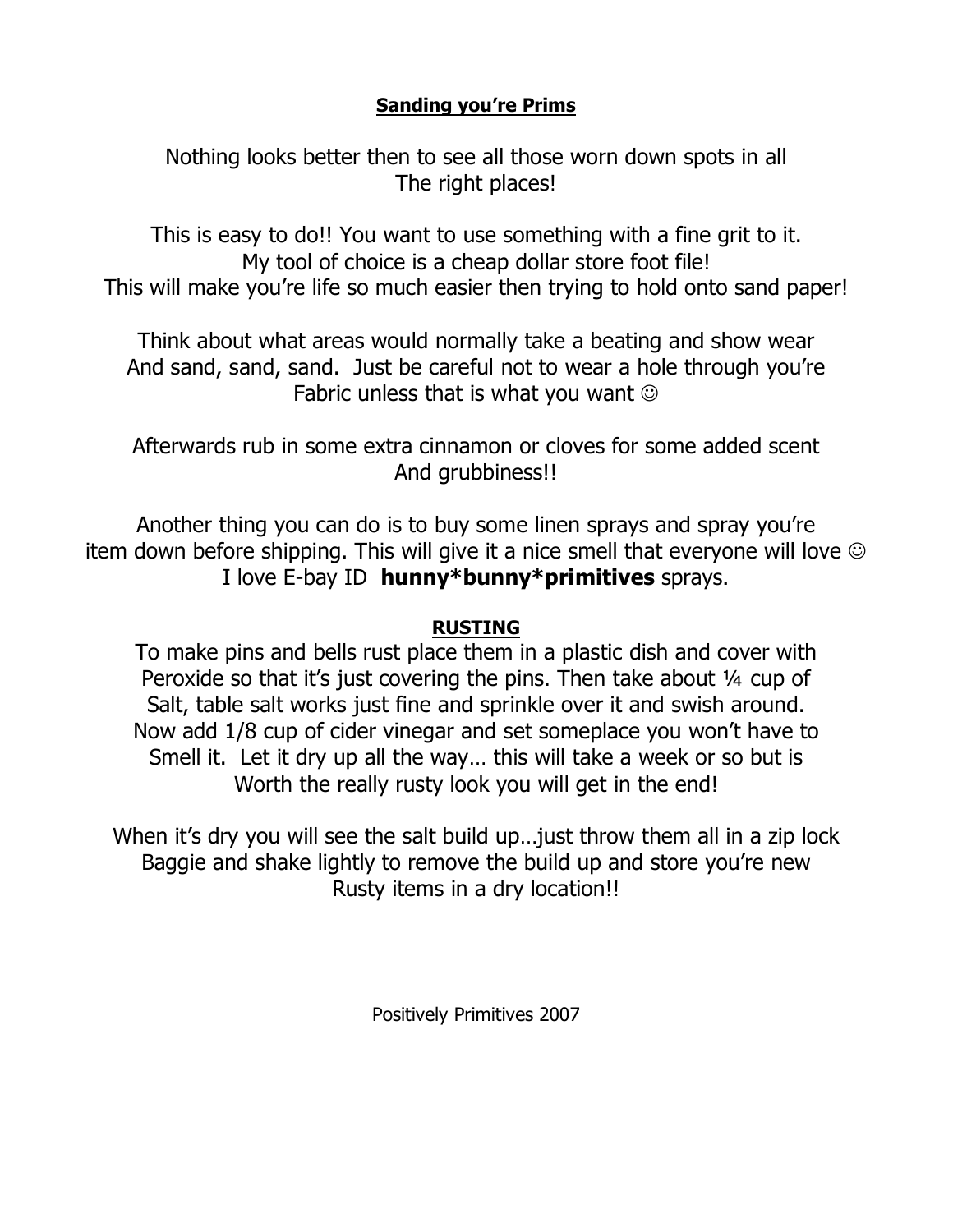